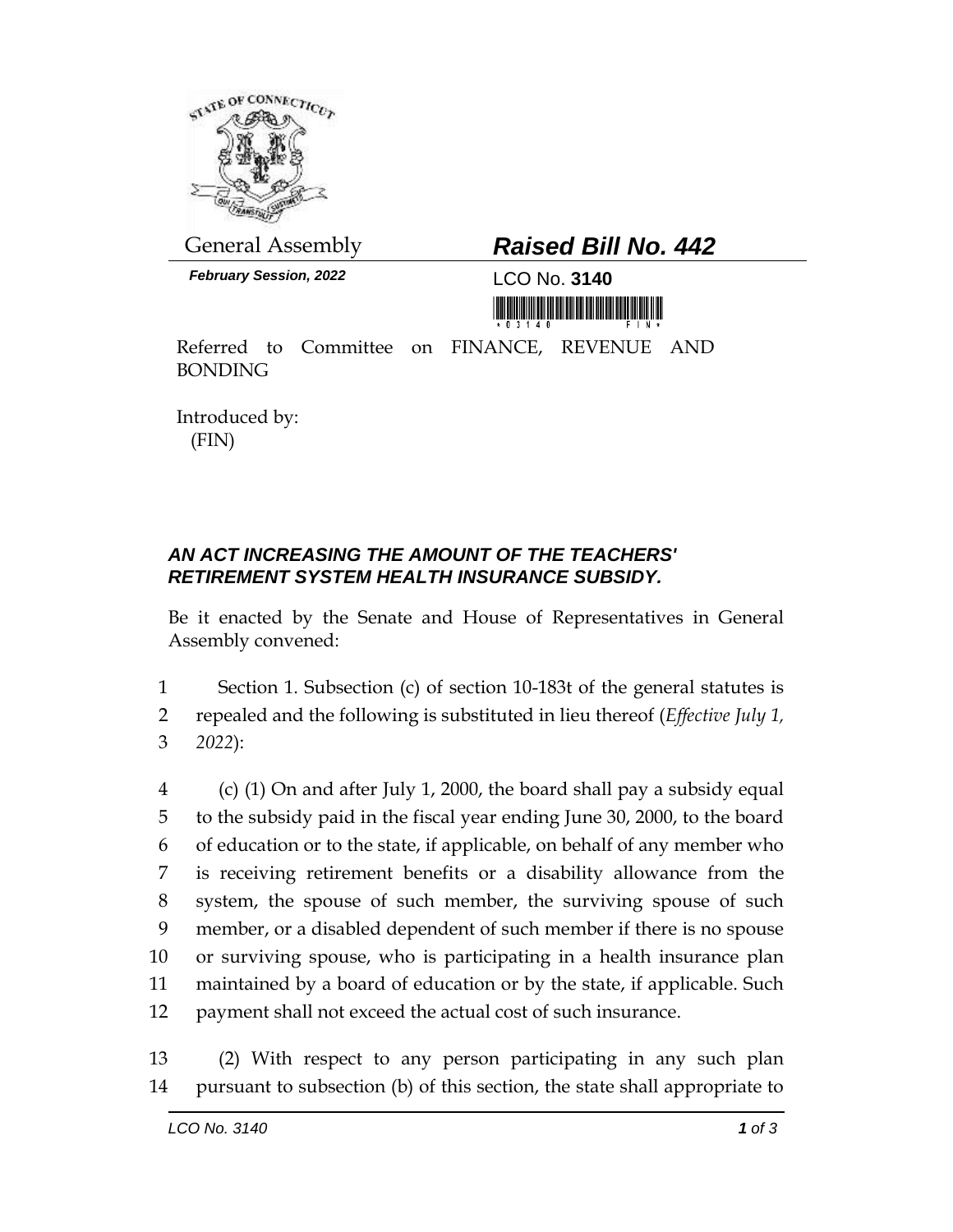the board one-third of the cost of the subsidy, except that, for the fiscal year ending June 30, 2013, the state shall appropriate twenty-five per cent of the cost of the subsidy. On and after July 1, 2018, for the fiscal year ending June 30, 2019, and for each fiscal year thereafter, fifty per cent of the total amount appropriated by the state in each such fiscal year for the state's share of the cost of such subsidies shall be paid to the board on or before July first of such fiscal year, and the remaining fifty per cent of such total amount shall be paid to the board on or before December first of such fiscal year.

 (3) No payment to a board of education pursuant to this subsection may be used to reduce the amount of any premium payment on behalf of any such member, spouse, surviving spouse, or disabled dependent, made by such board pursuant to any agreement in effect on July 1, 1990.

 (A) On and after July 1, 2012, but prior to July 1, 2022, the board shall pay a subsidy of two hundred twenty dollars per month on behalf of the member, spouse or the surviving spouse of such member who: **[**(A)**]** (i) Has attained the normal retirement age to participate in Medicare, **[**(B)**]** (ii) is not eligible for Medicare Part A without cost, and **[**(C)**]** (iii) contributes at least two hundred twenty dollars per month towards his or her medical and prescription drug plan provided by the board of education.

 (B) On and after July 1, 2022, the board shall pay a subsidy of three hundred fifty dollars per month on behalf of the member, spouse or the surviving spouse of such member who: (i) Has attained the normal retirement age to participate in Medicare, (ii) is not eligible for Medicare Part A without cost, and (iii) contributes at least three hundred fifty dollars per month towards his or her medical and prescription drug plan provided by the board of education.

This act shall take effect as follows and shall amend the following sections:

| <u>വധാ</u><br>Section 1<br>July 1,<br> |  |
|----------------------------------------|--|